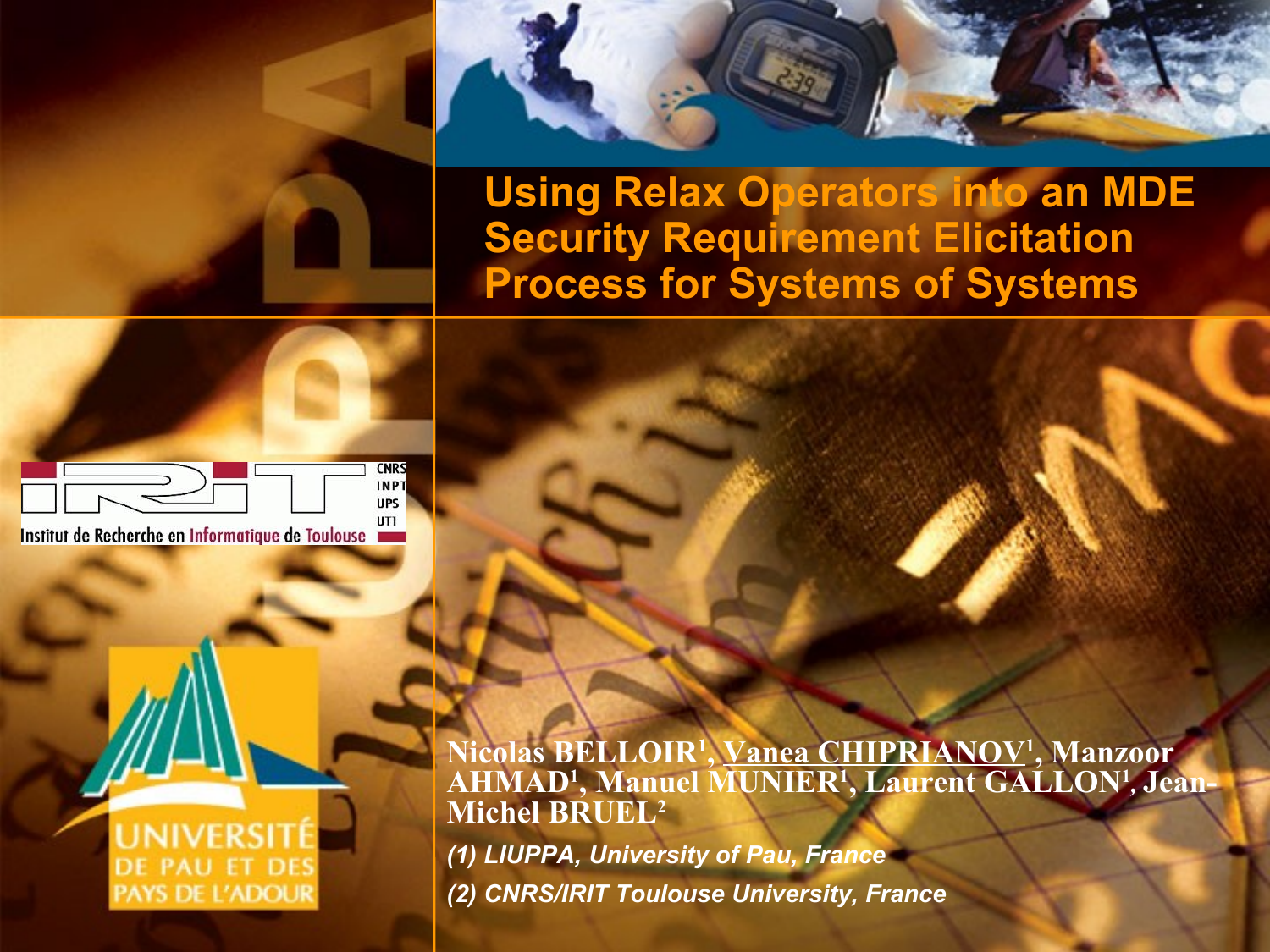

## **Agenda**

- **Challenges in Security Requirement Elicitation for SoS**
- **Introduction to the RELAX RE language**
- **Maritime safety and security case study**
- **An MDE-based process**
- **Conclusions and Perspectives**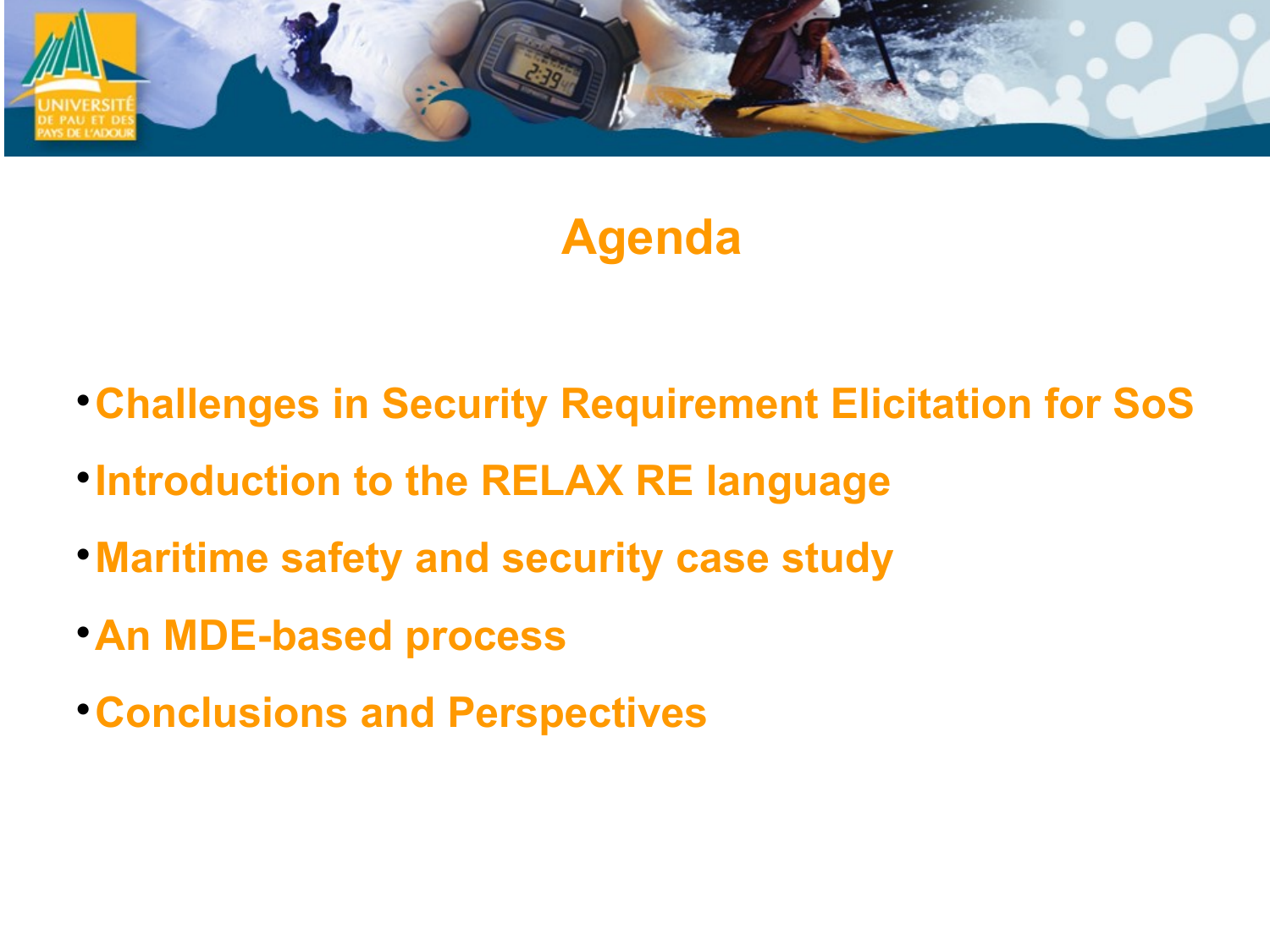

# **Challenges in Security Requirement Elicitation for SoS**

- **SoS characteristics :**
	- **Operational and managerial independence of composing systems**
	- **Evolutionary development**
	- **Emergent behaviour**
	- **Geographic distribution**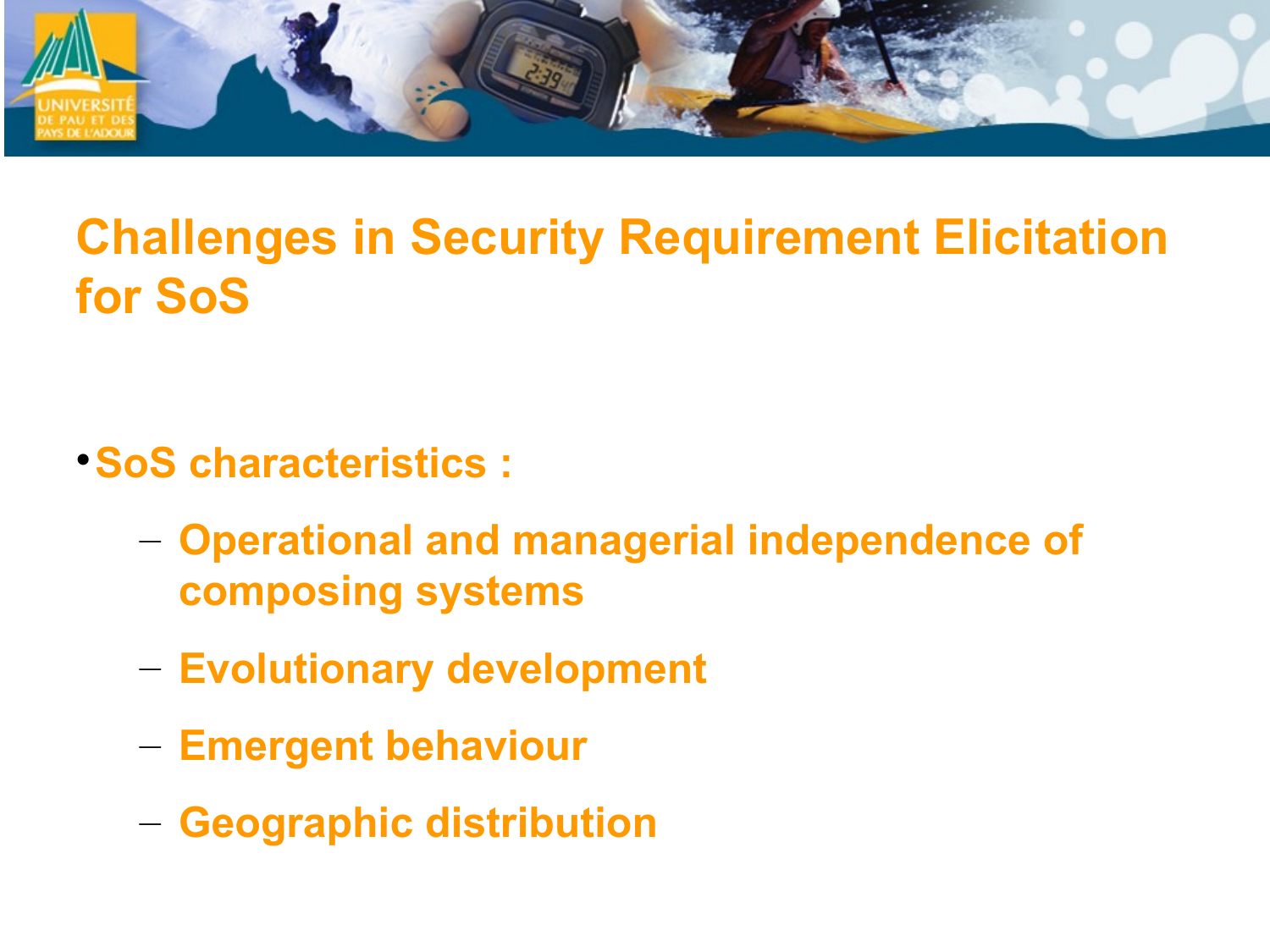

# **Challenges in Security Requirement Elicitation for SoS**

#### **Security of SoS**

- **Vulnerabilities of one composing system are cascaded into other systems composing the SoS**
- **How to identify overarching SoS security requirements ?**
- **How can security reqs be modelled so as to integrate them into functional reqs modelling ?**
- **How to identify and allocate reqs to composing systems for their respective teams to manage?**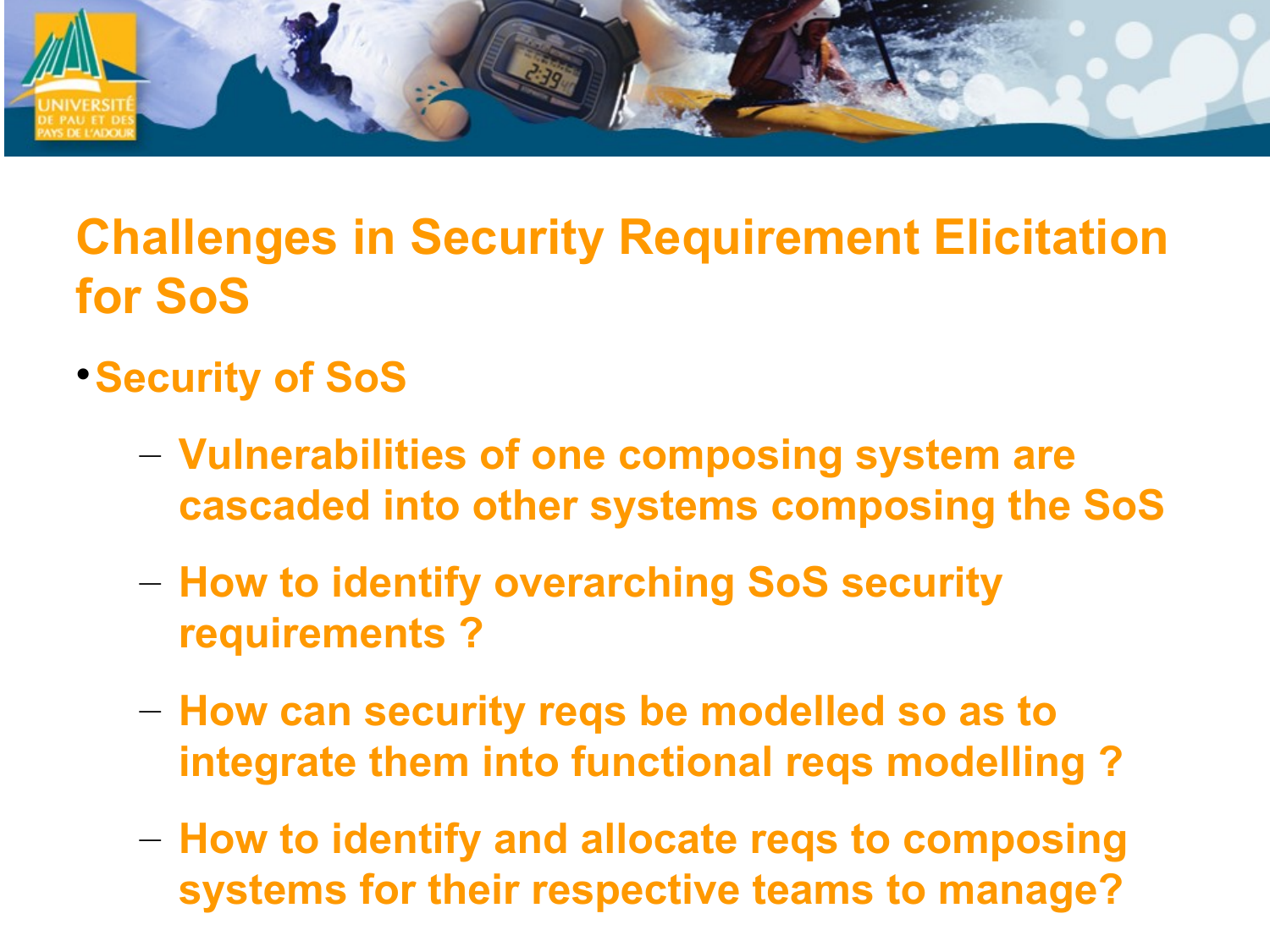

## **Introduction to the RELAX RE language**

- **Types of requirements :**
	- **Invariant : SHALL**
	- **Relaxed : MAY reqs that could temporarily be modified under certain conditions**
		- **ENV : operating context of the system**
		- **MON :** *observable* **properties of the context**
		- **REL : in what way the observable can be used to derive info about the context**
		- **DEP : impact on dependent reqs of the relaxed reqs**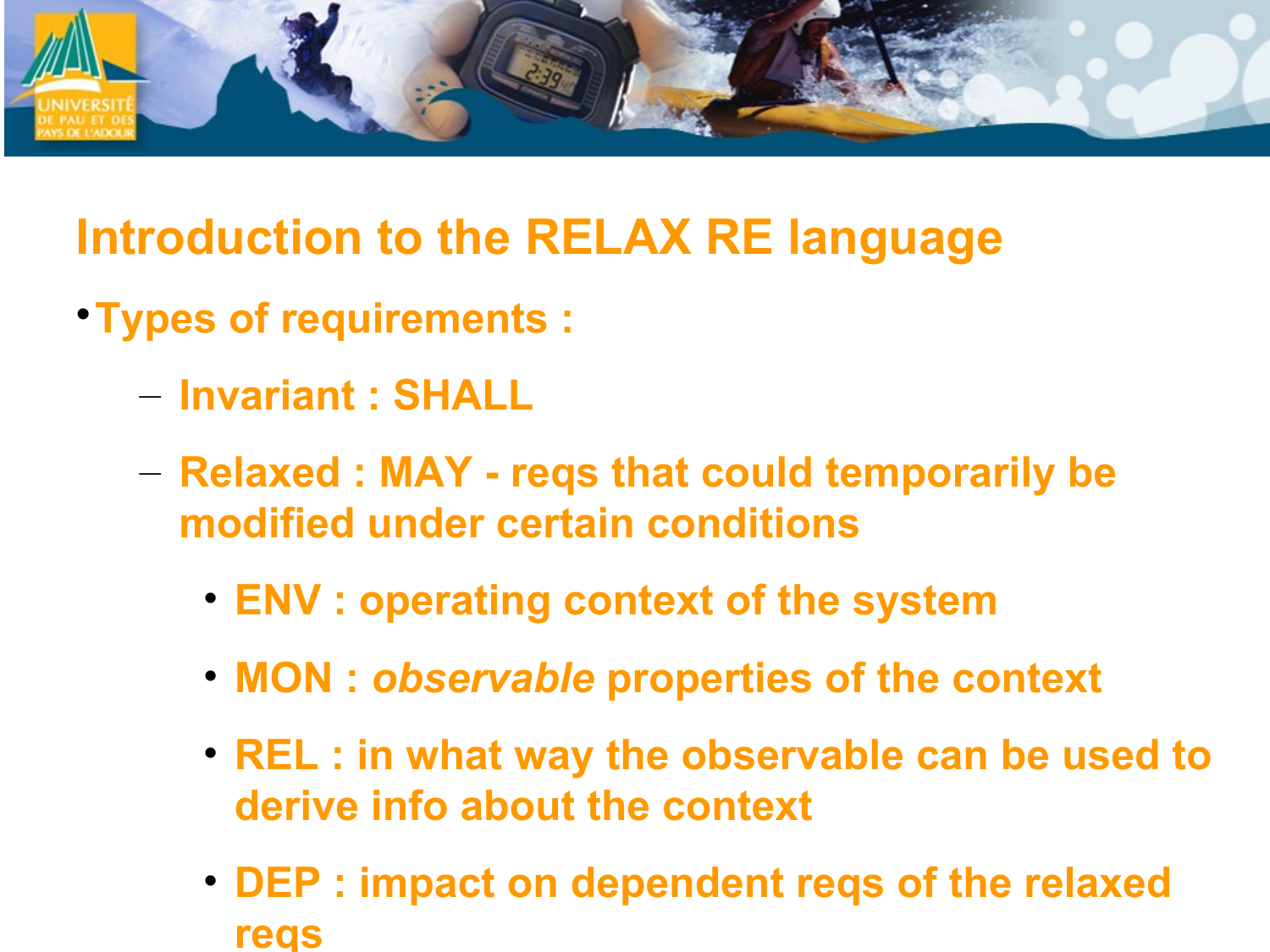



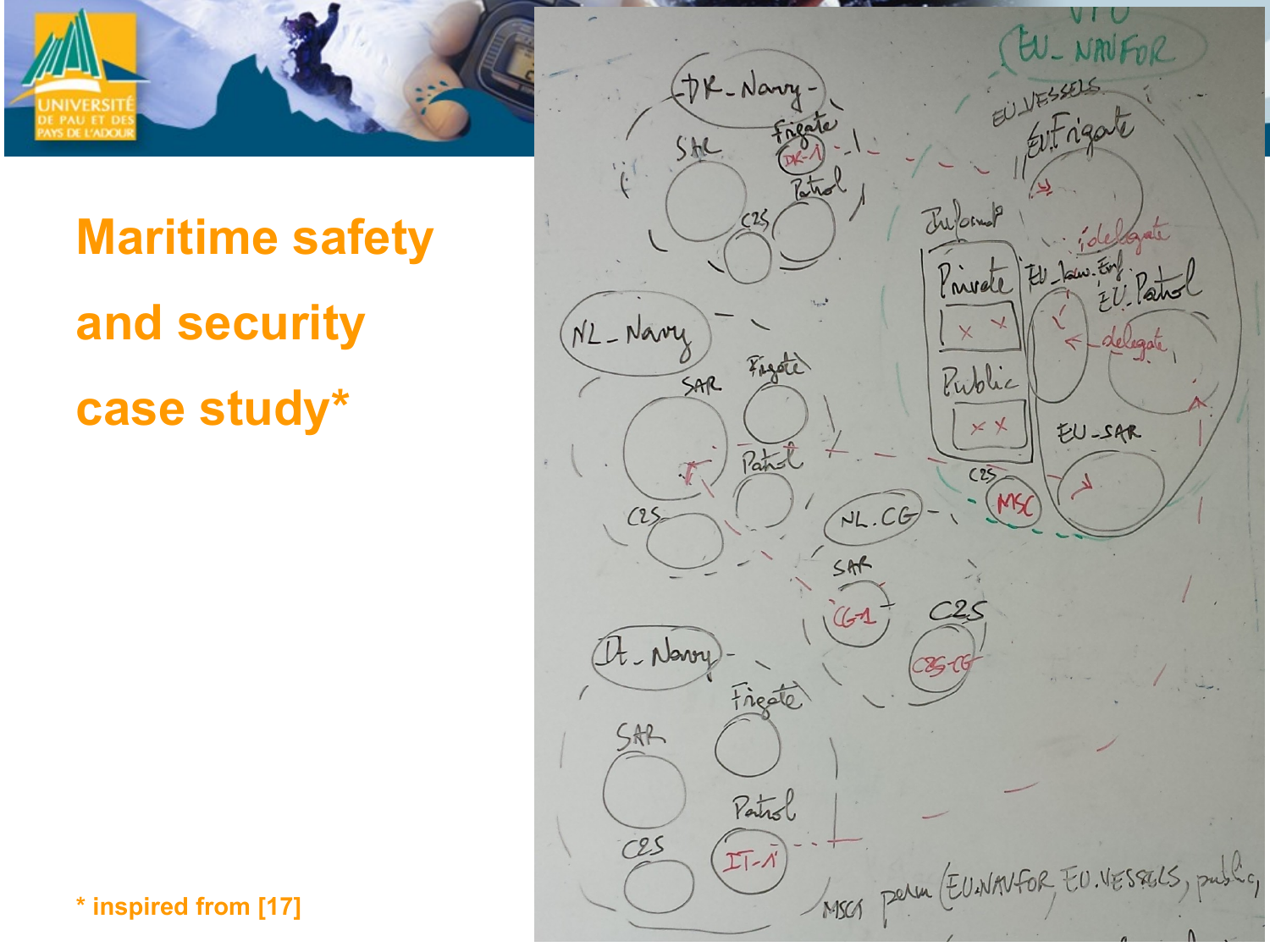

- **EU\_NAVFOR SoS**
	- **EU\_Law\_enforcement = ships which, at a certain moment, have the task of preventing/figthing crime**
	- **Information :**
		- **Public**
		- **Private**
	- **MSC=European C2S, verify rigths to access information**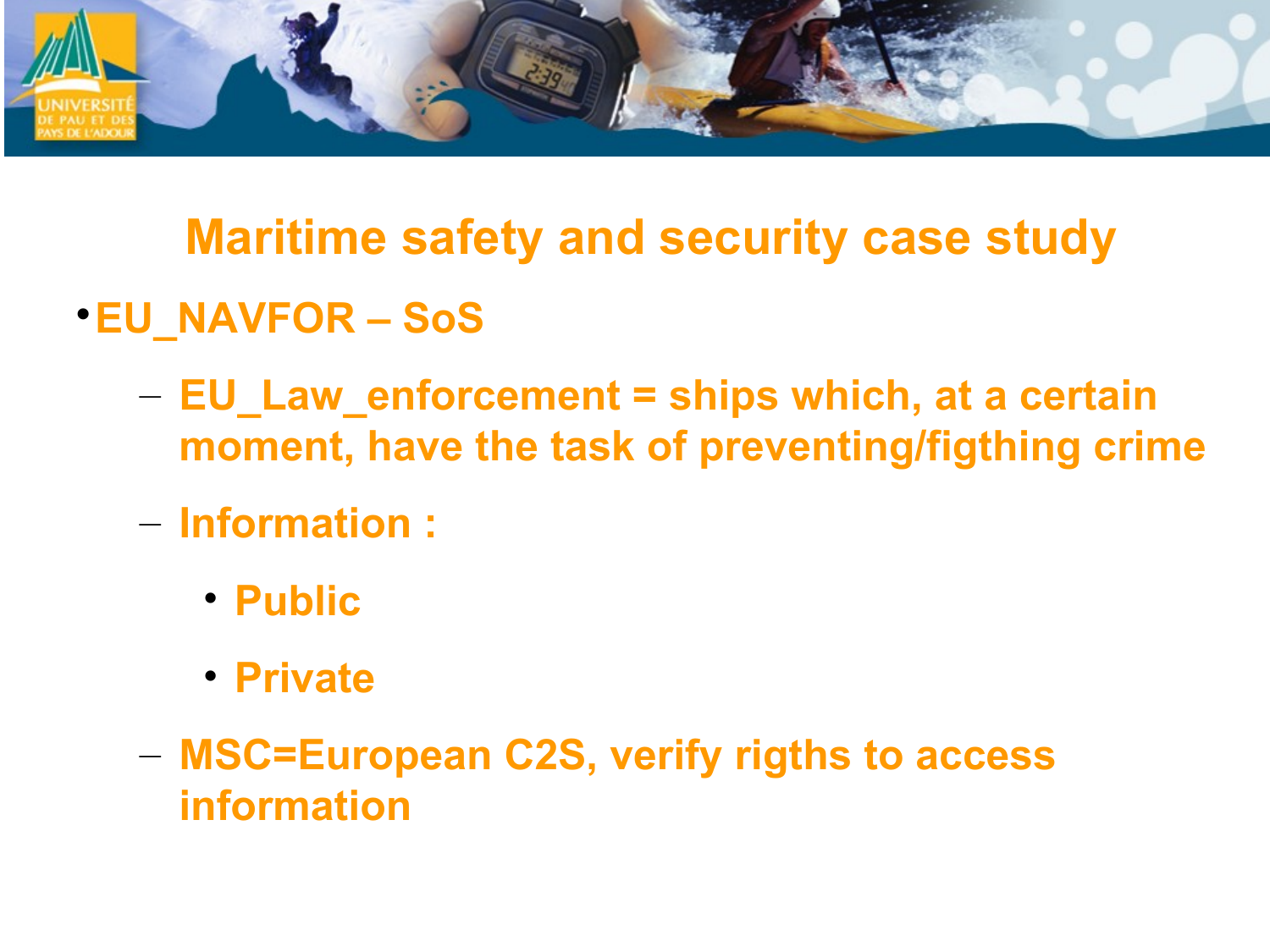

- **Textual security reqs**
	- **Msc1 : Operators on vessels of the EU\_NAVFOR can access public information about the ships transiting in the operation area.**
	- **Msc2: Operators on vessels of the EU\_NAVFOR which are assigned to the prevention of criminal activities (or similar tasks) can access additional**  "off the record" information about ships which has **been gathered during the operation.**
	- **Msc3 : Operators on SAR vessels certified by EU\_NAVFOR members can access all the information about a ship in case of emergency.**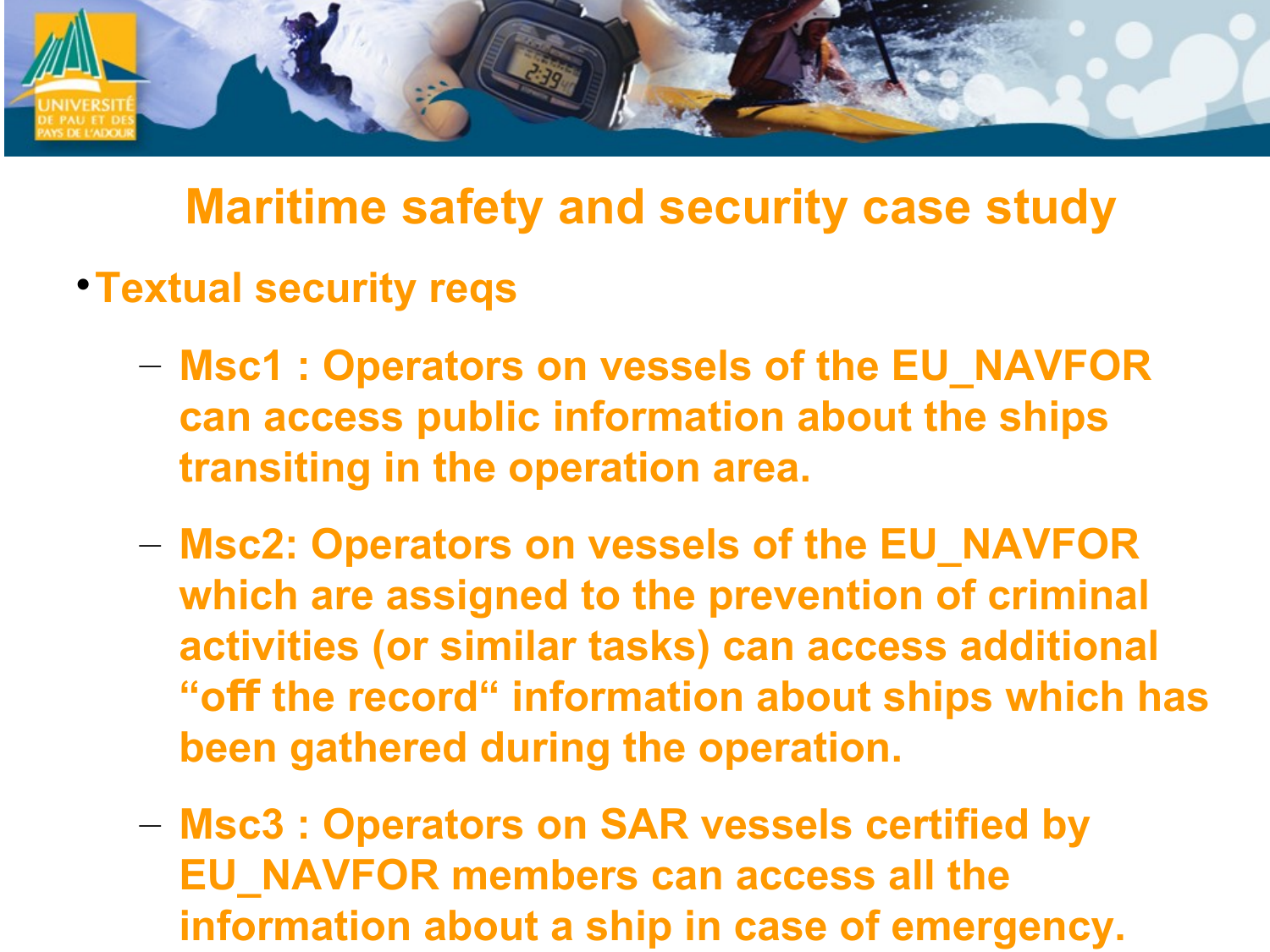

- **Security reqs modelled in OrBAC :**
	- *Rule : predicate(organisation, role, action, resource, context);*
	- **Msc1 : permission(EU\_NAVFOR, EU\_Vessels, read\_info, public\_info, default\_context);**
	- **Msc1-2 : prohibition(EU\_NAVFOR, EU\_Vessels, read\_info, private\_info, default\_context);**
	- **Msc2 : permission(EU\_NAVFOR, EU\_Law enforcement, read\_info, private\_info, default\_context);**
	- **Msc3 : permission(EU\_NAVFOR, EU\_SAR, read\_info, all\_info, emergency);**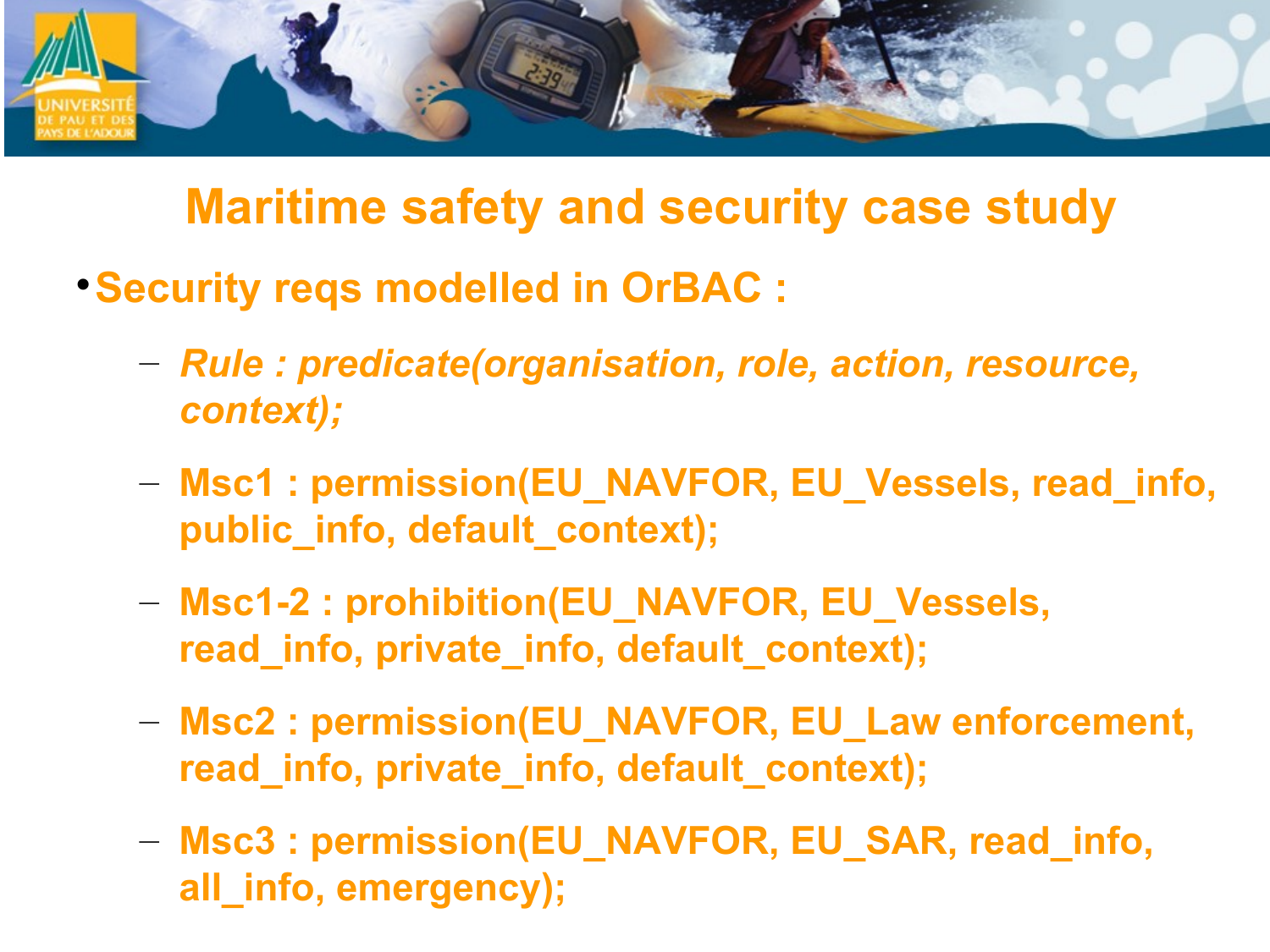

#### **OrBAC conflicts**

| Abstract conflicts |             | Concrete conflicts Separation constraints | Rules priorities  |                  |                                  |         |
|--------------------|-------------|-------------------------------------------|-------------------|------------------|----------------------------------|---------|
| a update           |             |                                           |                   |                  |                                  |         |
| Rule name          | Type        | Organization                              | Role              | Activity         | View                             | Context |
| MSC3               | permission  | <b>EU NAVFOR</b>                          | <b>EU SAR</b>     | read information | Information on t Emergency       |         |
| <b>MSC1-2</b>      | prohibition | <b>EU NAVFOR</b>                          | <b>EU_VESSELS</b> | read information | off_the_record_i default_context |         |
| MSC <sub>2</sub>   | permission  | <b>EU NAVFOR</b>                          | EU Law Enforce    | read information | off_the_record_i default_context |         |
| <b>MSC1-2</b>      | prohibition | <b>EU_NAVFOR</b>                          | <b>EU VESSELS</b> | read information | off_the_record_i default_context |         |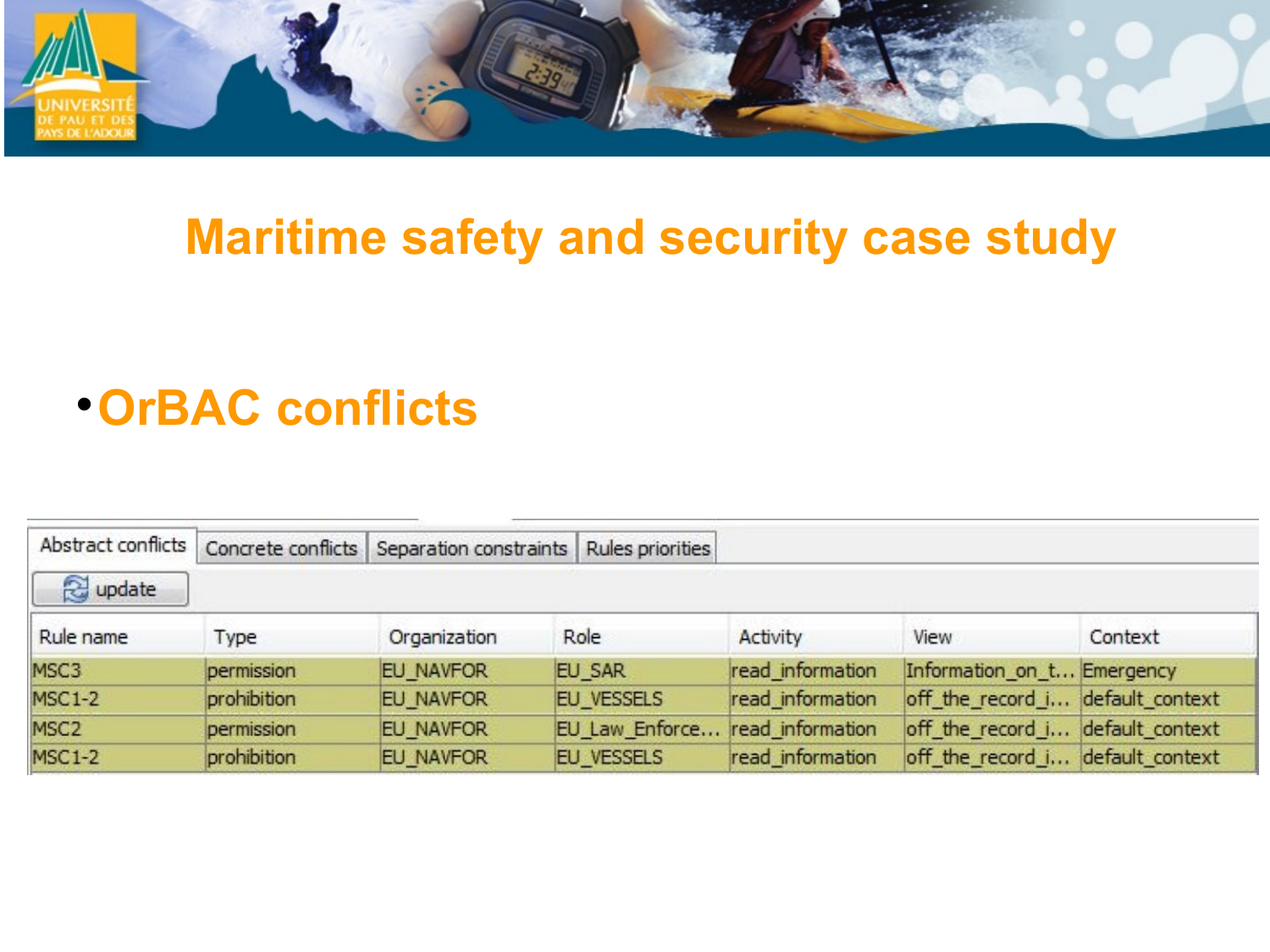

- **Relaxing security reqs to limit their conflicts**
	- **Relaxed Msc2 and Msc3 :**
		- **Private information MAY be read by ships that are executing a task of fighting against crime OR by SAR ships in case of emergency.**
			- **ENV : fight against crime (FAC), access to private information (API)**
			- **MON : Aggression level (AL), Access rules (AR)**
			- **− REL : FAC = (AL > 10 ? true; false); API = select**  $*$  **from AR where . . .**
			- **DEP : it has a positive dependency on Msc1-2.**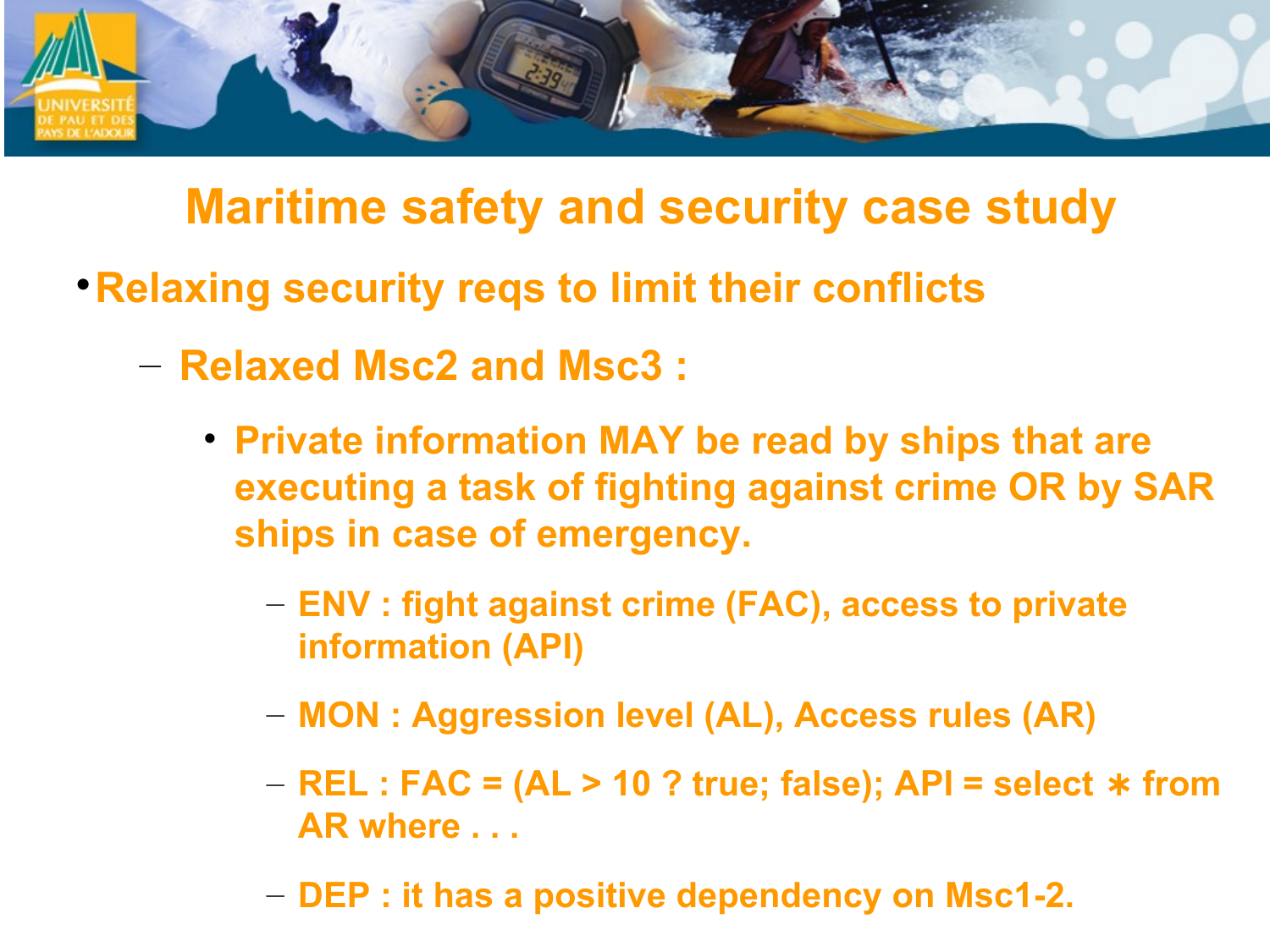

- **. OrBAC verification of relaxed reqs** 
	- Todate, there is no OrBAC operators/predicates to model the **RELAX operators of MAY, OR**
	- $-$  => no formal proof there is no more conflict, just intuitively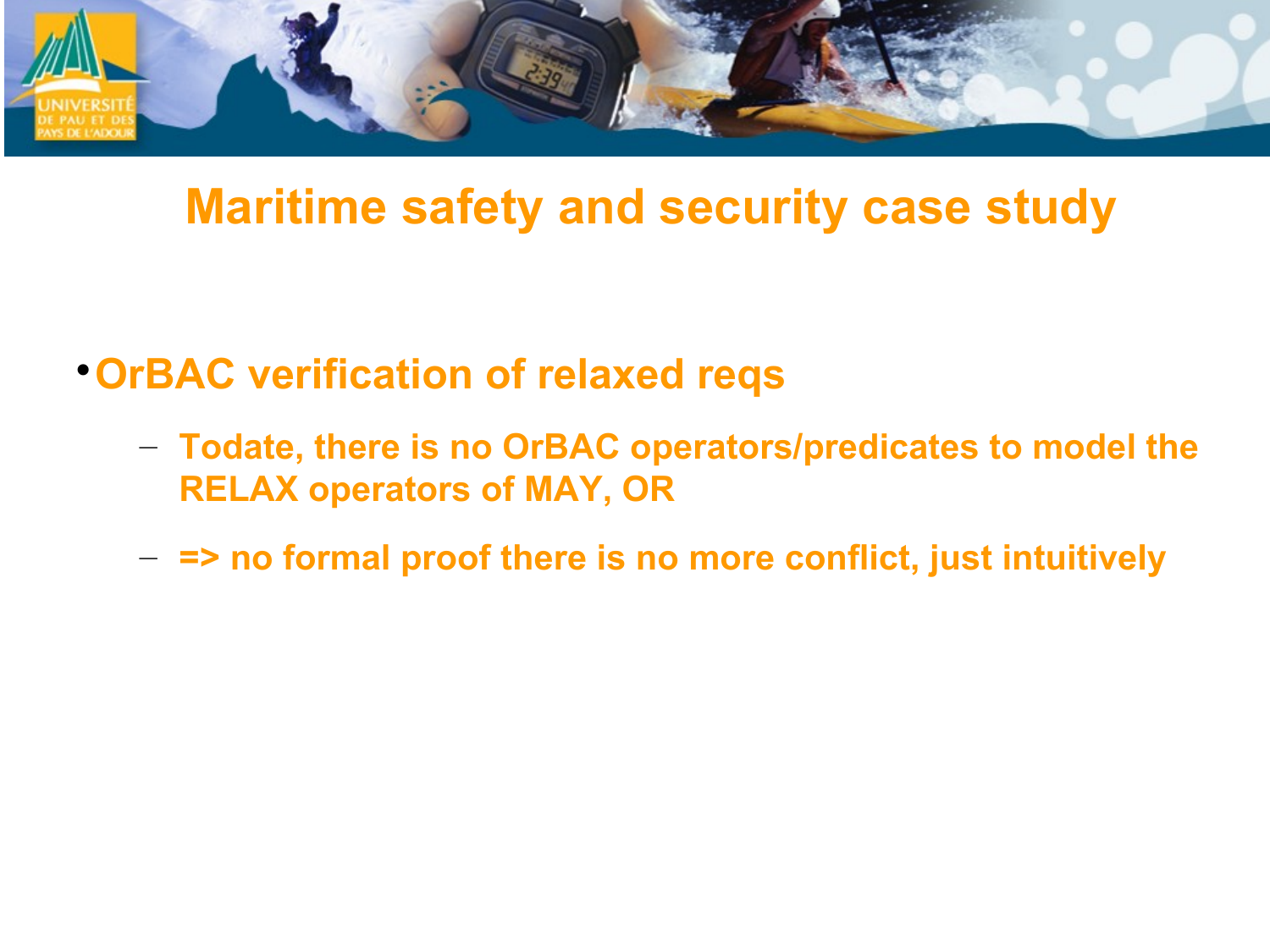

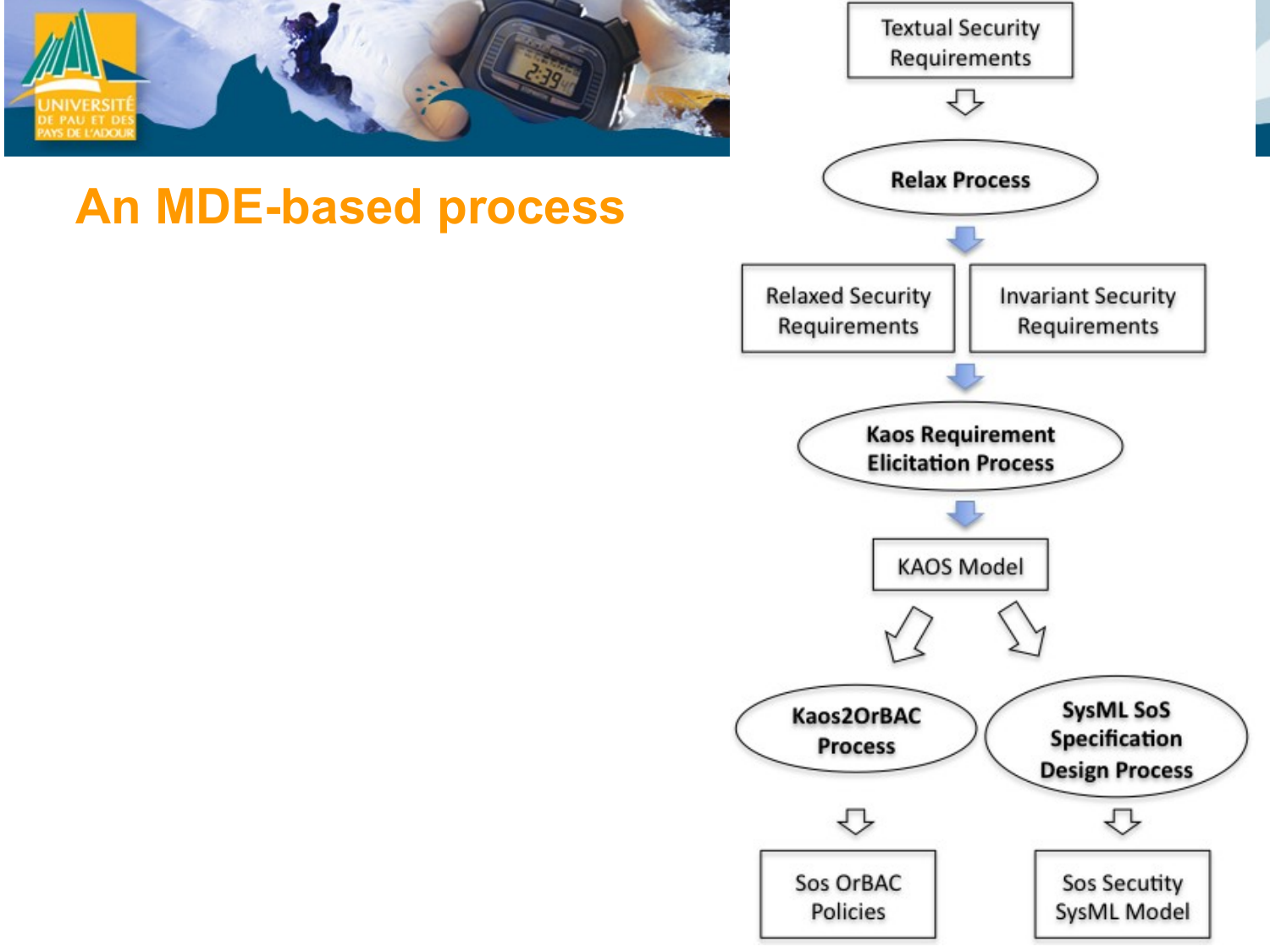

#### **An MDE-based process**

**. Metamodels and Model Transformations chain**